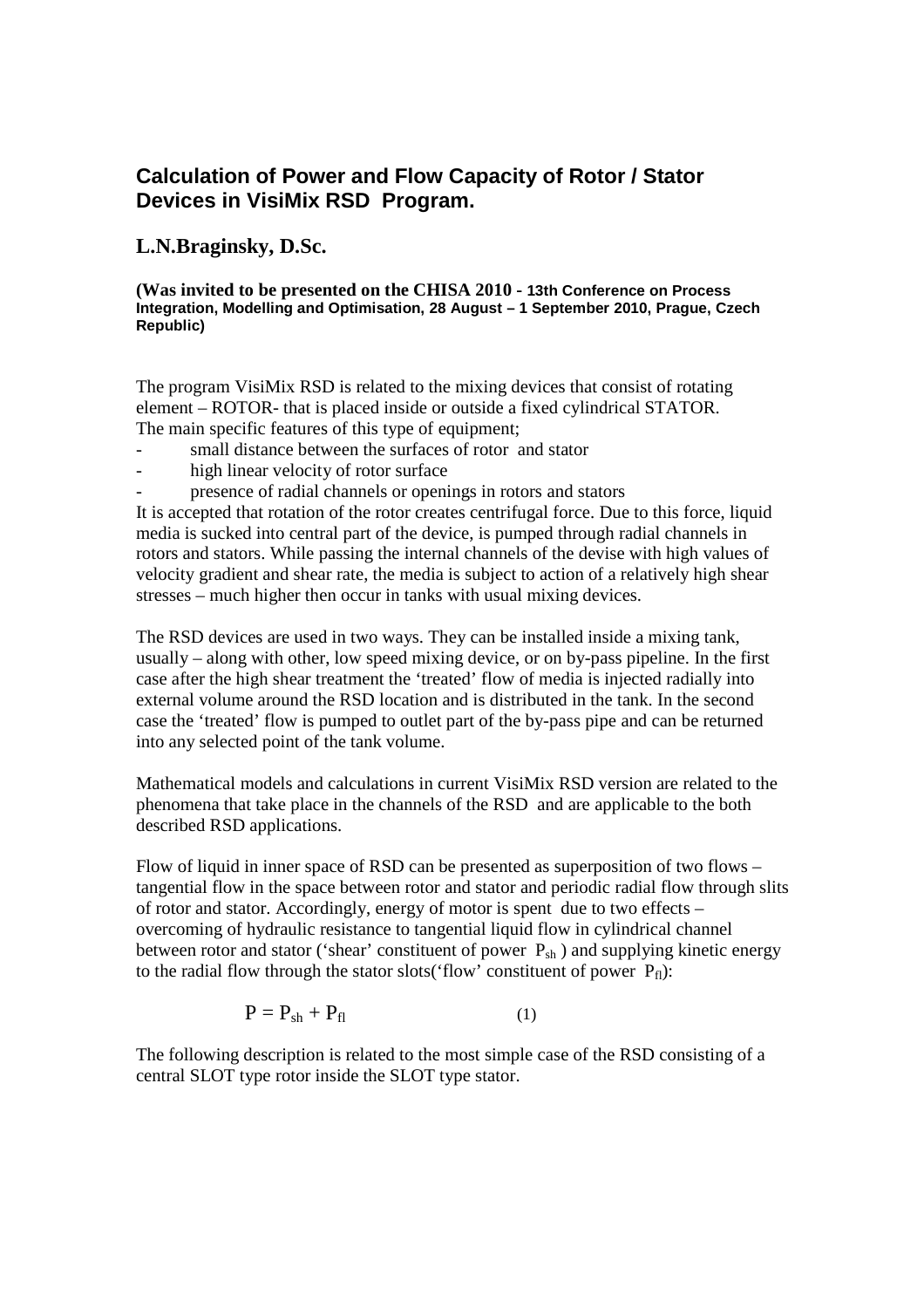## **1. Hydraulic resistance to tangential flow in cylindrical channel between rotor and stator .**

Power constituent  $P_{sh}$  is defined using the obvious relation

$$
P_{sh} = M_{sh} * \omega
$$
 (2)

where  $M_{sh}$  - moment created due to hydraulic resistance of surface of stator to tangential flow in the channel, N.m, ω - angular velocity of rotor, rad/s.

This moment is defined as:

$$
\mathbf{M}_{sh} = \tau^* \mathbf{F}_{st}^* \mathbf{R}_{st} \tag{3}
$$

where  $\tau$  - shear stress, N/m<sup>2</sup>,

 $R_{st}$  - internal radius of stator, m.

 $\mathrm{F_{st}}$  - internal surface of stator,  $\mathrm{m}^{2}$ ,

Shear stress is defined as:

$$
\tau = C_f^* \rho^* V_{\text{av}}^2 / 2 \tag{4}
$$

where  $\rho$  - density of media, kg/m3,

 $V_{av}$  – average tangential velocity in the channel, m/s,  $C_f$ - resistance factor.

Taking into account that difference of radiuses of rotor and stator is small as compared to radius of rotor, average value of tangential velocity in the cylindrical channel can be defined as:

$$
V_{av} = V_{rot}/2 \tag{5}
$$

where  $V_{rot} = \omega^* R_{rot}$  – velocity of rotor, m/s,  $R_{rot}$  – external radius of rotor, m.

Dependence of resistance factor on the flow conditions in turbulent and laminar regimes is described using the Two-K approximating functions (see W.B. Hooper ,The two-K method predicts head losses in pipe fittings, Chemical Engineering, Aug 1981,pp.96 - 100):

$$
C_f = K_1 / Re_{tg} + K_2 \tag{6}
$$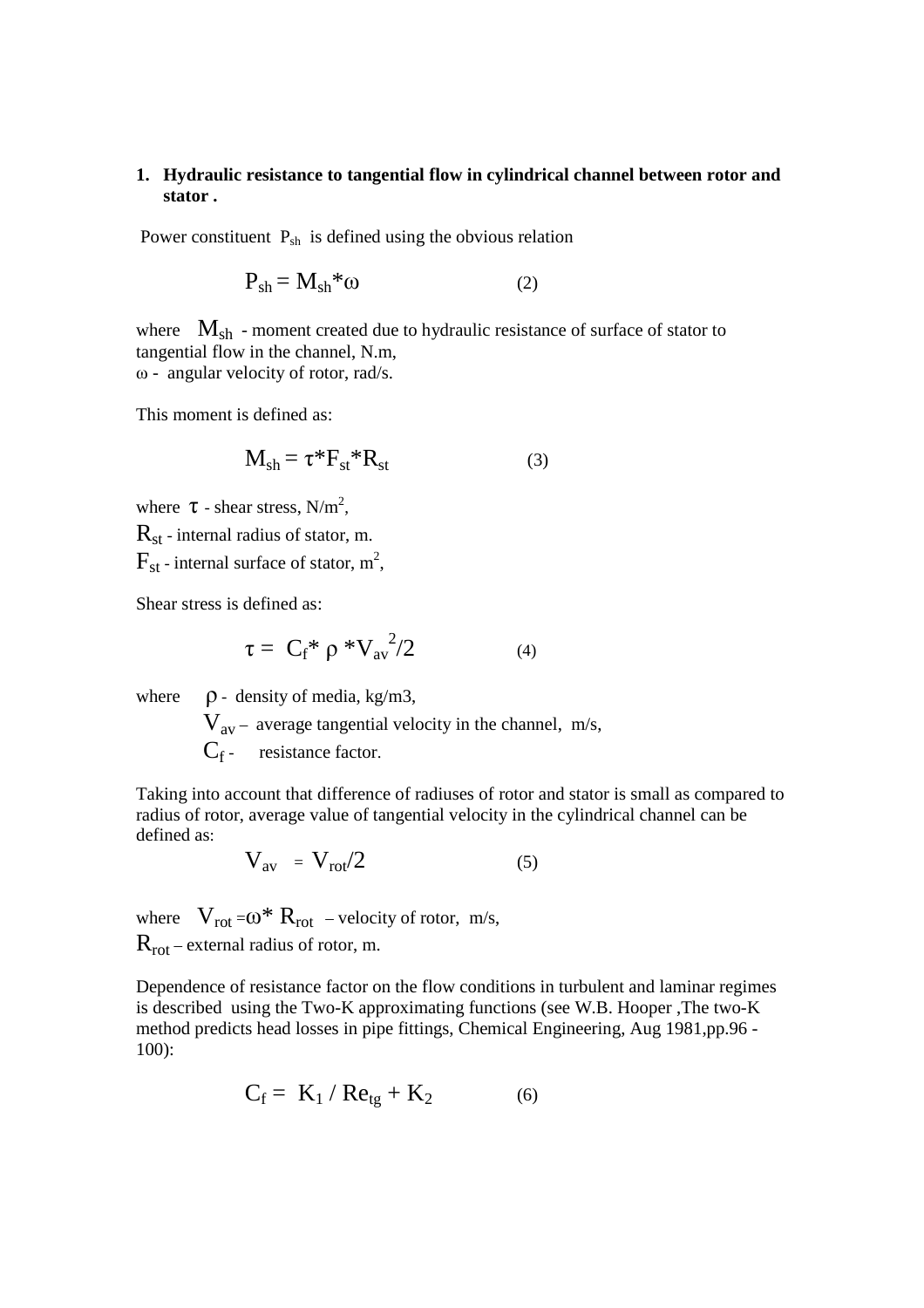Here:

$$
Re_{tg} = V_{rot} (2 \Delta) \rho / \mu - \text{Reynolds number for flow in cylindrical channel},
$$

For a simple design with internal rotor and external stator

$$
\Delta = R_{st} - R_{rot} - \text{width of cylindrical channel, m,}
$$
  

$$
\mu - \text{dynamic viscosity of liquid, Pa.s.}
$$

Parameters  $K_1$  and  $K_2$  are dependent on geometry of rotors and stators. Calculation of  $K_1$ and  $K_2$  for different RSD devices is based on experimental correlations connecting these values with main characteristics of rotors and stators, including number and sizes of slots and dimensions of cylindrical channels.

These experimental correlations have been developed using results of measurements of torque moments of RSD rotors at conditions excluding radial flow. Absence of radial flow was ensured by covering of external cylindrical surface of stators (tests with '**closed**' stator).



**Figure 1. Experimental flow resistance functions. Black points and line – RSD with 'closed' stator slots, red points – open stator slots.** 

Measurements were performed with more then 30 combinations of rotor / stator dimensions. Ten Newtonian experimental liquids – water, glycerol and water - glycerol solutions with viscosity  $1 - 960$  cP were used. A typical experimental curve is shown in the Fig. 1.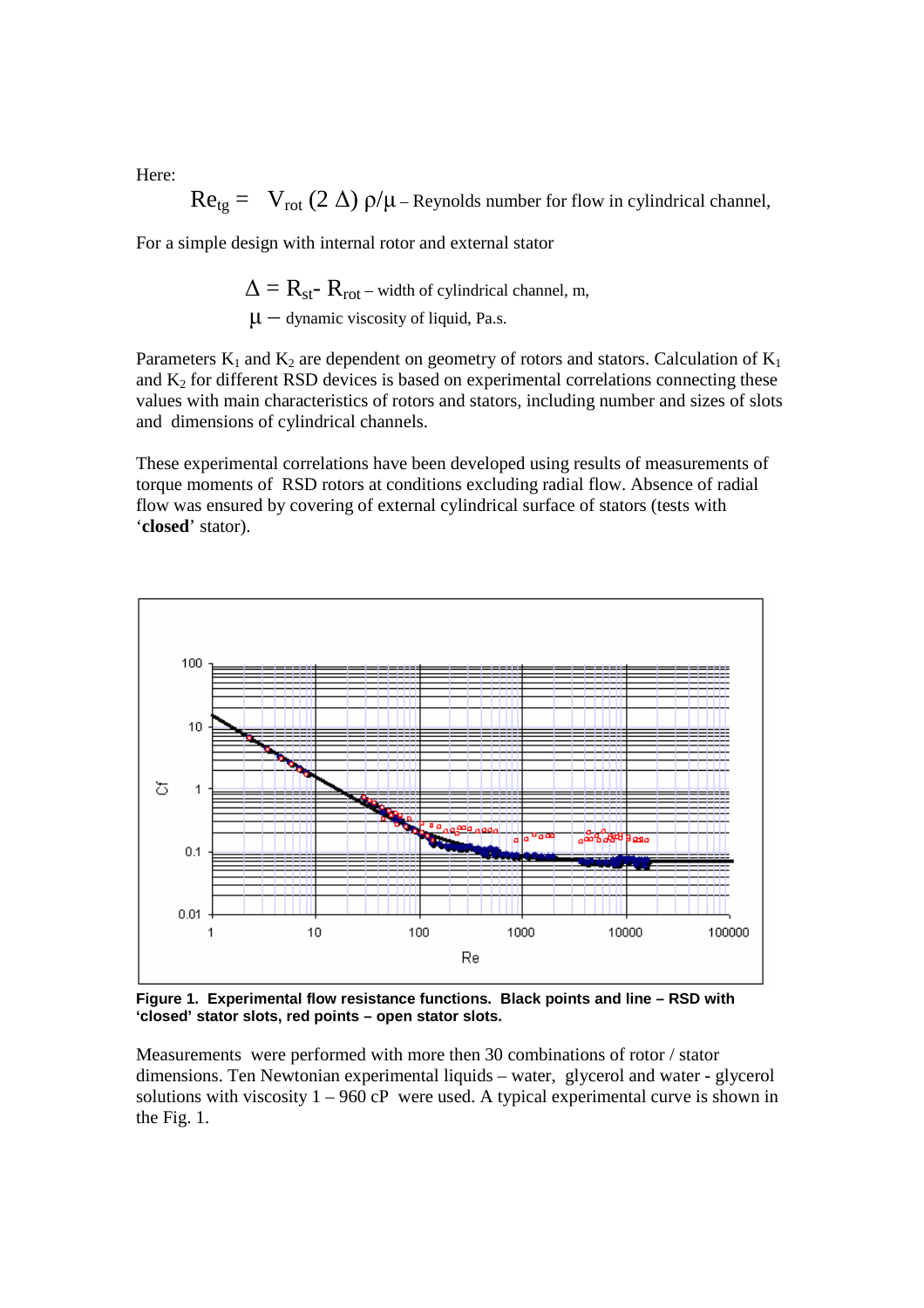Comparison of calculated values of torque moment created with tangential shear with the experimental values of momentum measured with 'closed' stator is shown in the Fig.2.



**Figure 2. Torque moment of RSD with 'closed' stator. Comparison of calculated and experimental values.** 

For devices with a few rotors and stators the total 'shear' torque moment is defined as a sum of torque moments of rotors:

$$
\mathbf{M}_{sh} = \Sigma \ \tau^* \mathbf{F}_{st}^* \mathbf{R}_{st} \tag{7}
$$

## **2. Flow capacity and kinetic energy of radial flow.**

Mathematical description of pumping capacity of RSD devices is also performed in terms of hydraulic resistance. It is based on assumption that due to acceleration in the rotor slots tangential velocity of liquid on the outlet of rotor is equal or very close to tangential velocity of the rotor defined above as:

$$
V_{rot} = \omega^* R_{rot}
$$
 (8)

Accordingly to it, power spent for acceleration of the radial flow is defined as:

$$
Dlt\_Pow = P_{kin} = Q \rho V_{rot}^2 / 2
$$
 (9)

Where Q – circulation flow rate created by RSD,  $m^3/s$ , Dlt Pow – difference of power of RSD with 'open' and 'closed' stator slots, W.

 Calculation of radial (circulation) flow rate as a function of characteristics of RSD and media is based on obvious equilibrium of centrifugal pressure created by rotor and hydraulic resistance of the rotor and stator slots. Considering the RSD as a 'black box'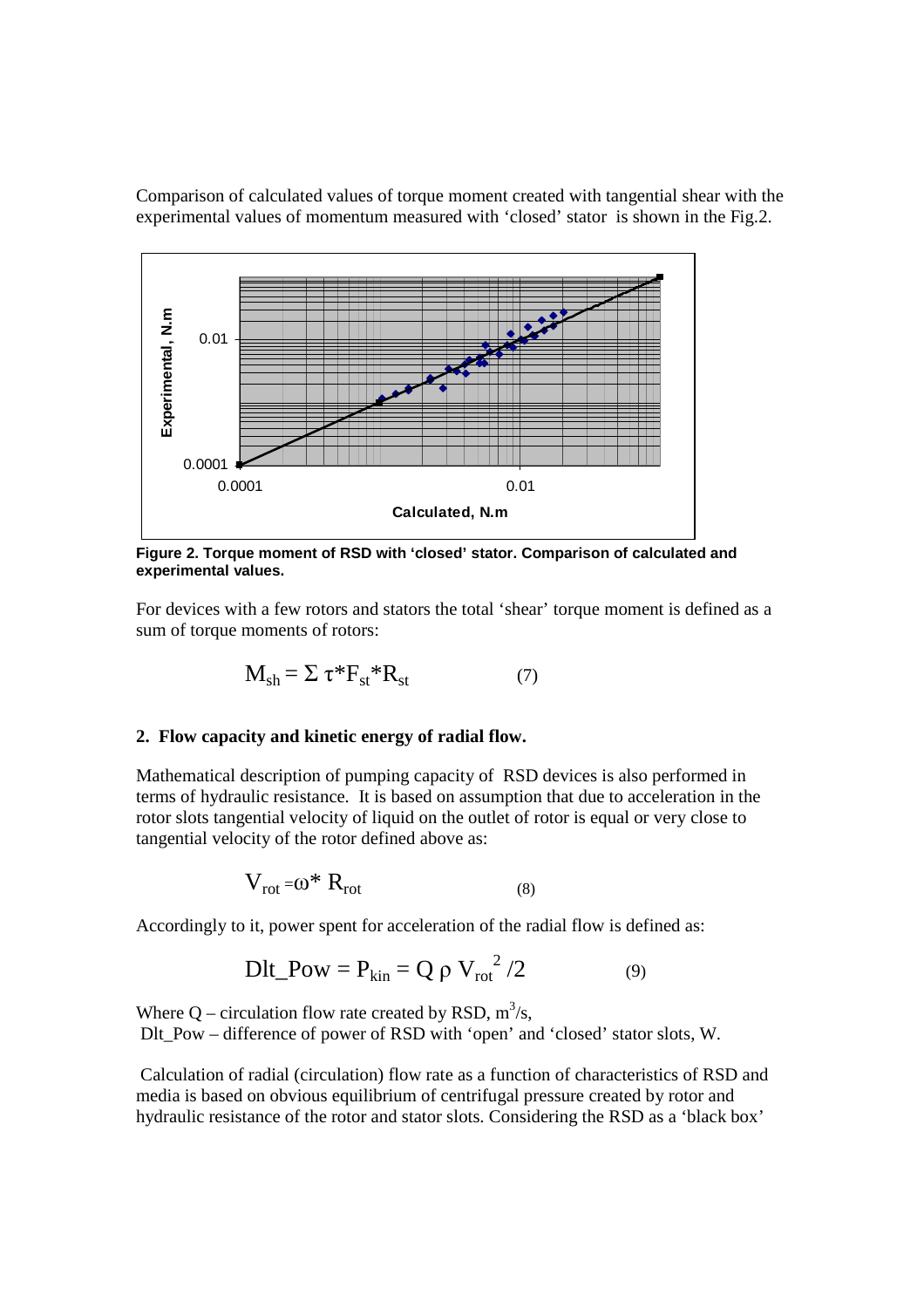and taking into account only average characteristics, the pressure / resistance equilibrium is described as:

$$
P_{cf} = \Delta P_{res}
$$
 (10)

where  $P_{cf}$  - centrifugal pressure created by rotor:

$$
P_{cf} = \rho \int_{R_{in}}^{R_{out}} \omega^2 r dr \qquad (11)
$$

 $\Delta P_{res}$  - hydraulic resistance of rotor and stator slots to radial flow:

$$
\Delta P_{\rm res} = C f_{\rm fl} \rho W_{\rm rot}^2 / 2 + C f_{\rm fl} \rho W_{\rm st}^2 / 2 \qquad (12)
$$

and  $\text{Cf}_{\text{fl}}$  - factor of hydraulic resistance for flow of liquid through the radial slots:

$$
Cf_{f1} = K_3 / Re_{f1} + K_4 \tag{13}
$$

Reynolds number for slots is defined as:

$$
Re_{fl} = \rho W_{sl} (2S_{sl})/\mu \qquad (14)
$$

Where  $W_{sl}$  - average radial velocity in slot, m/s,

 $S_{sl}$  - width of slot, m.

 $W_{rot}$  and  $W_{st}$  are average (by time) velocity values of radial flow in slots of rotor and stator, m/s:

$$
W_{rot} = Q / (Z_{rot} S_{rot} H_{rot})
$$
 (15)

$$
W_{st} = Q / (Z_{st} S_{st} H_{st})
$$
 (16)

Parameters  $K_3$  and  $K_4$  in equation of hydraulic resistance (13) are functions of geometry of rotors and stators. They are calculated using empirical correlations based on results of experimental research.

For devices with a few rotors and stators Equations (11) and (12) are transformed as follows:

$$
\mathbf{R}_\mathrm{out}
$$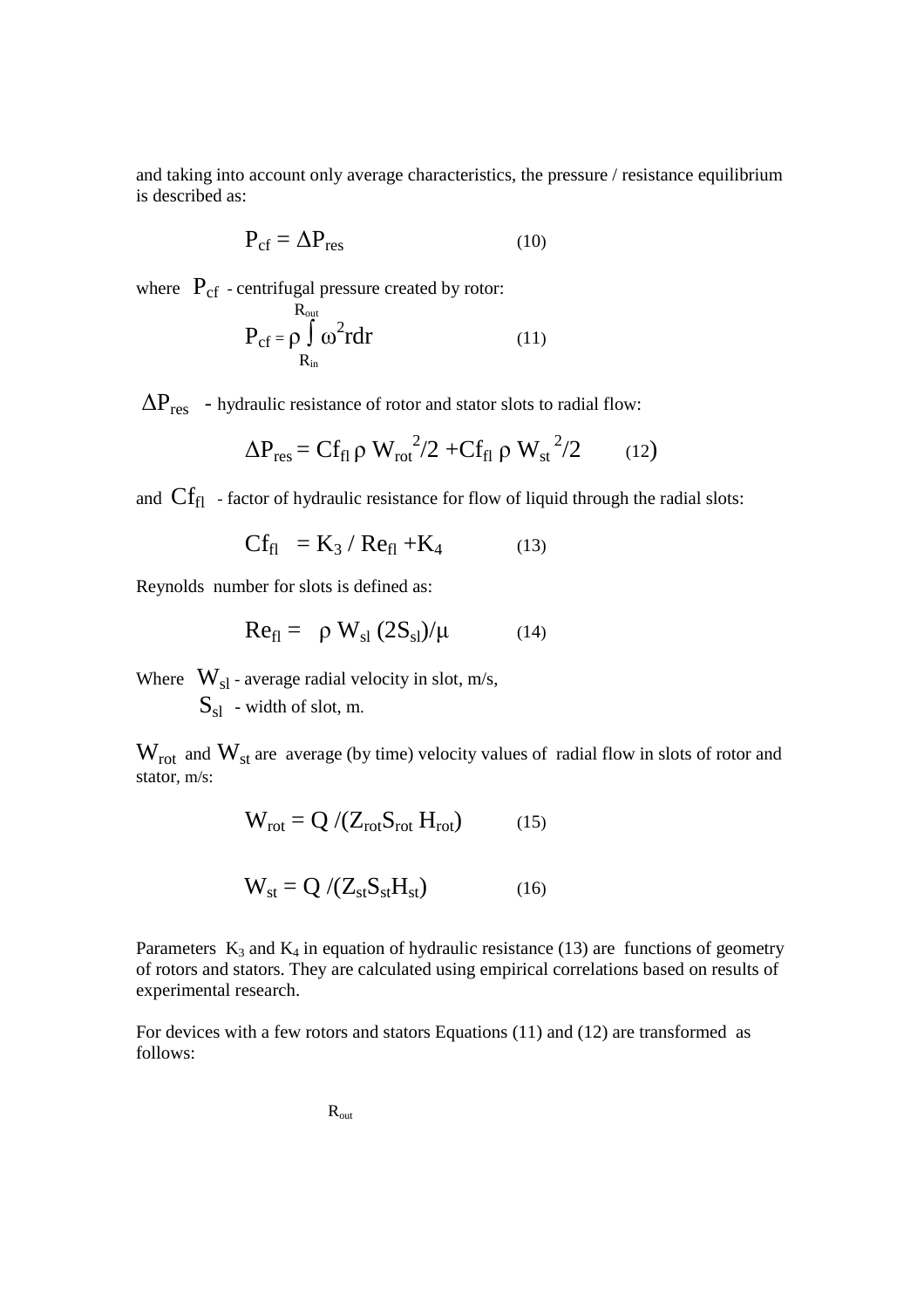$$
P_{cf} = \sum \rho \int_{R_{in}} \omega^2 r dr \qquad (17)
$$

and

$$
\Delta P_{res} = \Sigma c_{fs} \rho W_{rot}^2 / 2 + \Sigma C_{fs} \rho W_{st}^2 / 2 \quad (18)
$$

The equations presented above serve a base for calculation of the main operational parameters of RSD devices – power, flow capacity, shear rates, etc., and also of some characteristics of mixing in tanks with RSD devices. Comparison of calculated values of power and flow capacity for different RSD's with results of measurements in Newtonian liquids of different viscosity is shown in Figs.  $3 - 6$ .



**Figure 3. Power consumption for circulation flow. Comparison of calculated values with results of measurements. RSD data: stator external diameter 50 mm, rotor – 42 mm.**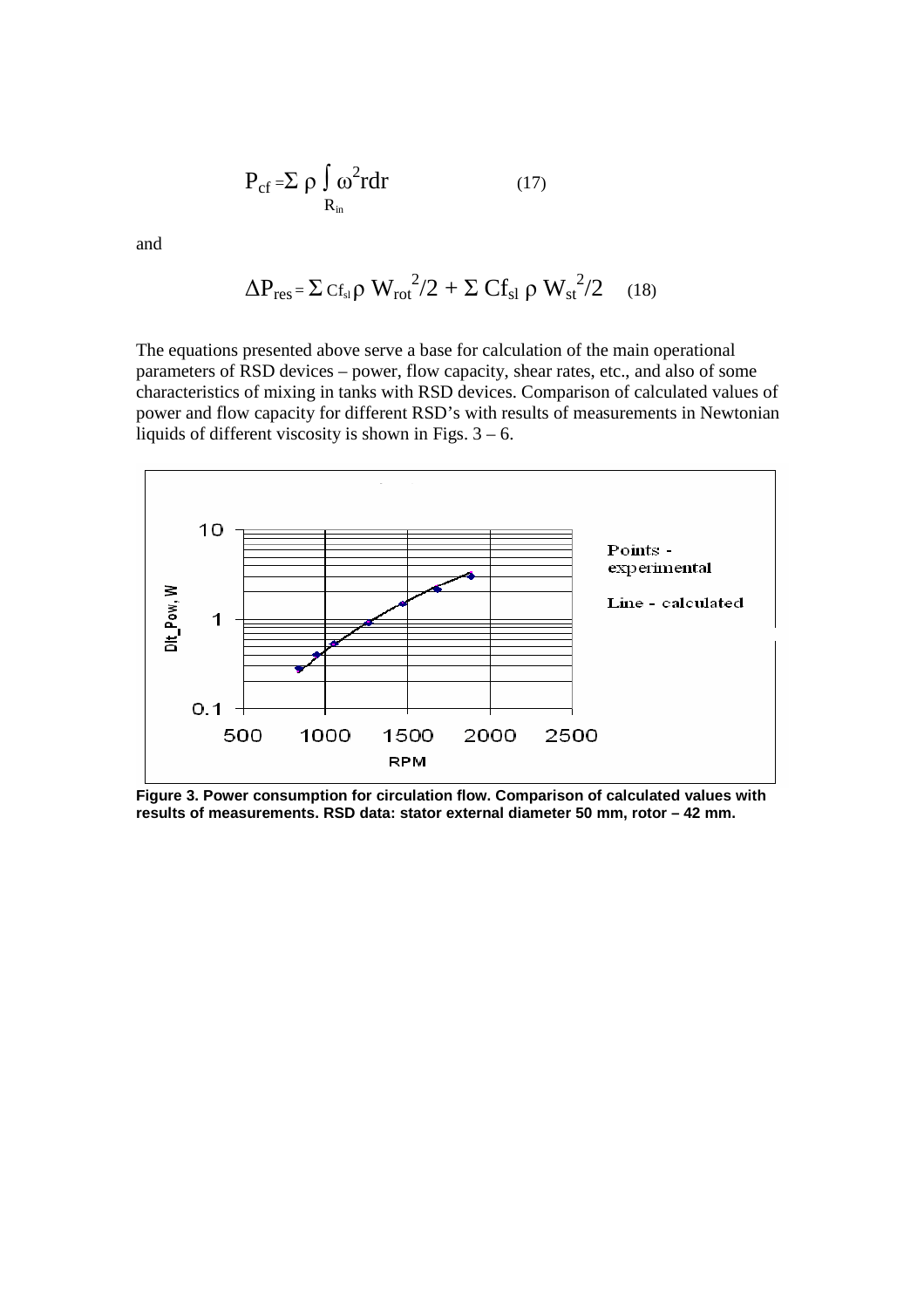

**Figure 4. Power consumption of RSD. Comparison of calculated values with results of measurements.** 



**Figure 5. Flow resistance factor for RSD with 'open' stator. RSD data: stator external diameter 50 mm, rotor – 40 mm.**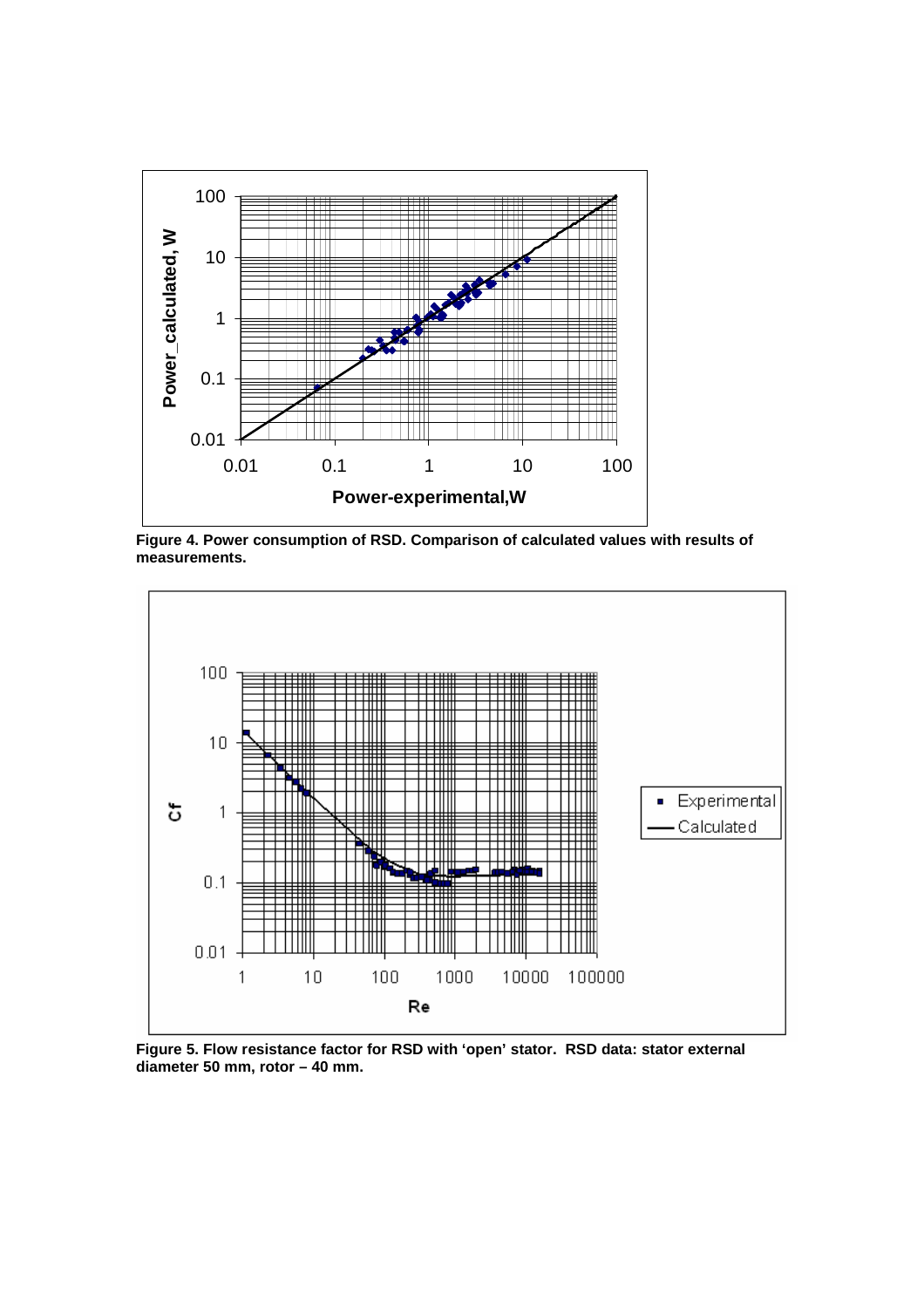

**Figure 6. Flow capacity of RSD. Comparison of calculated values and results of measurements. RSD data: stator external diameter 50 mm, rotor – 42 mm.** 

#### **3. Power and flow capacity of RSD in non-Newtonian liquids.**

The method of calculation of power for RSD in non-Newtonian liquid is based on the connection between 'effective' viscosity and hydraulic resistance to tangential flow in the channels of RSD device. The physical background of the method is described earlier (see "A Method for Calculation of Effective Viscosity and Mixing Power in Non-Newtonian Media." by L.N.Braginsky. Annual Meeting of AIChE, Dallas, 1999, and " Generalized Method to Calculate Power Consumption when Mixing Viscous Newtonian and Non-Newtonian Media". by V.I.Begatchev, L.N.Braginsky and coauthors -Theor. Found. of Chem. Engng (USSR),USA, 1980, v.14, N1.).

The effective viscosity of non-Newtonian liquid at given flow conditions is understood as viscosity of such Newtonian liquid that shows in these conditions the same flow resistance. For cylindrical channel inside the RSD the flow resistance is described, accordingly to equations (4) and (6) as:

$$
\tau = (K_1 / Re_{tg} + K_2) * \rho * V_{av}^2 / 2 \qquad (19)
$$

Where

$$
Re_{tg} = V_{rot} * (2 * \Delta) * \rho / \mu_{eff}
$$

On the other hand, the shear stress can be presented as a function of effective viscosity and shear rate as:

$$
\tau = \gamma_{eff} * \mu_{eff} \tag{20}
$$

Obviously, the shear rate  $\gamma_{\text{eff}}$  in this equation is some effective shear rate that is connected with the effective viscosity by rheological function: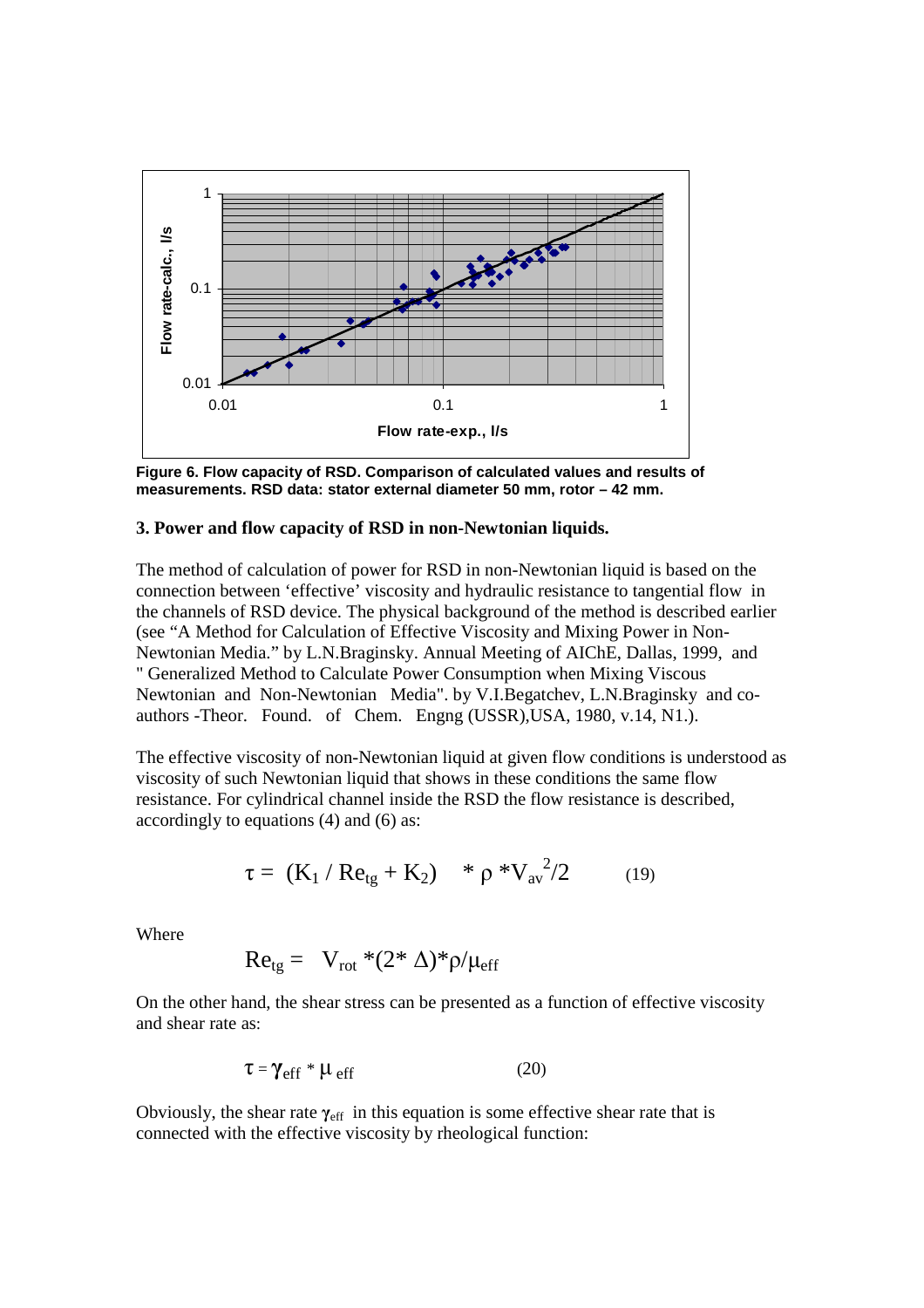$$
\mu_{\text{eff}} = \text{Func}(\gamma_{\text{eff}}) \tag{21}
$$

The program handles two types of rheological functions:

Yield & Power model:

$$
\tau = \tau_0 + \mathbf{K}^* \, \gamma^n \tag{22}
$$

and Carreau model:

$$
(\mu_{\rm eff} - \mu_{\rm min}) / (\mu_{\rm max} - \mu_{\rm min}) = (1 - (\lambda \gamma)^2)^{n/2}
$$
 (23)

Effective shear rate **γ**eff and the corresponding effective viscosity for the given flow conditions are defined with a numerical solution of the equations (19)-(23).

In the course of experimental research, evaluation of  $\gamma_{\text{eff}}$  and  $\mu_{\text{eff}}$  was performed accordingly to the a scheme presented in the Fig.7. Measurements were performed with 0.5% -5% CMC-water solutions.



#### **Figure 7. Evaluation of shear rate in non-Newtonian media based on measurements of torque moments.**

In the Fig.8 values of shear rates calculated using the described method are compared with values based on experimental measurements of torque moment in 5% CMC –water solution.

Comparison of power consumption of RSD's with 'closed' stators and results of measurements in different non-Newtonian liquids is shown in the Figure 9.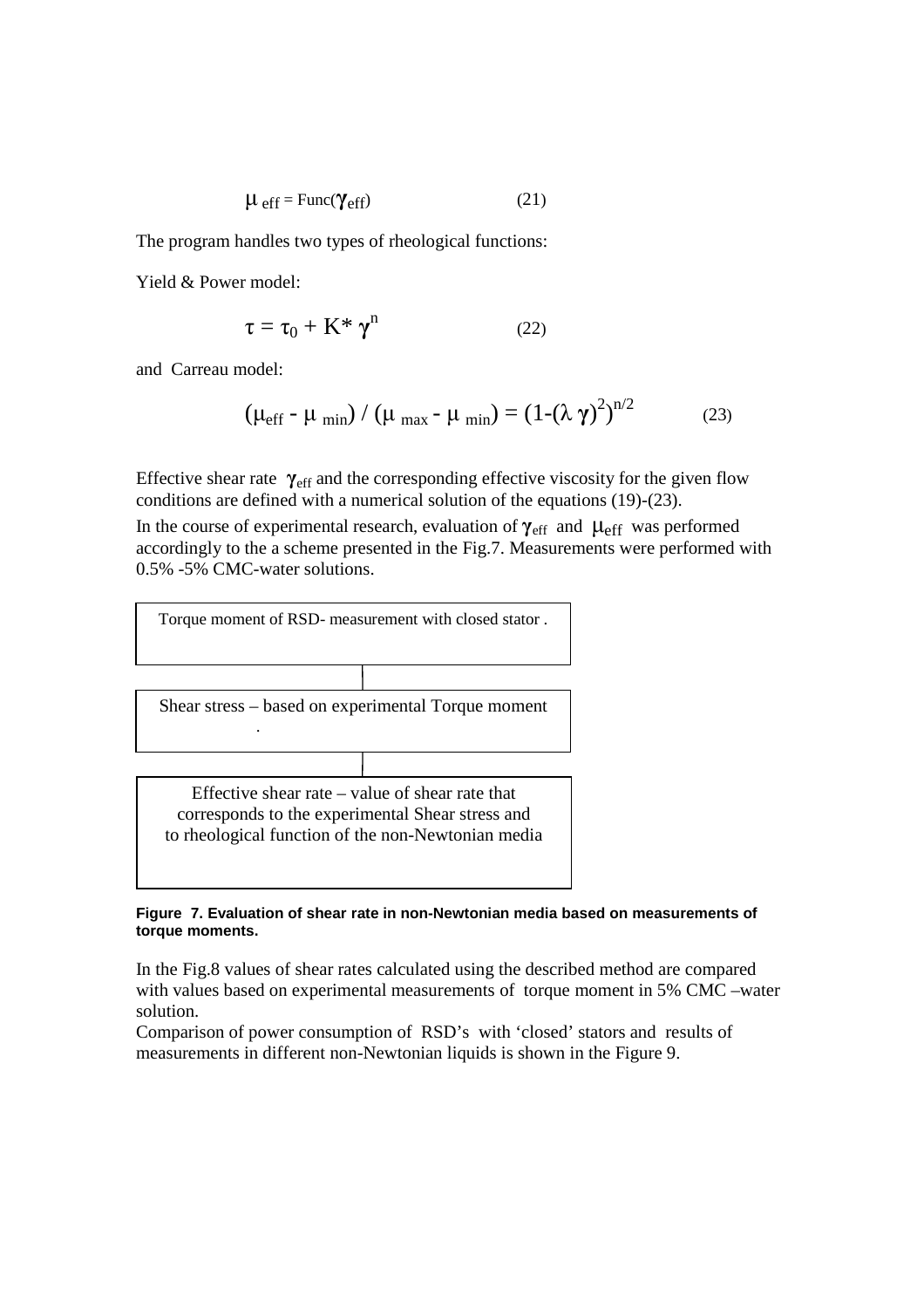

**Figure 8. Comparison of experimental shear rates (blue points) with calculated values (red points). Media – 5% CMC –water solution.** 



**Figure 10. Power consumption of RSD with 'open ' stator in non-Newtonian liquid.** 

**Figure 9. Non-Newtonian liquids. Power consumption of RSD with 'closed' stator.** 

As follows from equations presented above, values of effective shear rate and corresponding values of effective viscosity are connected with flow resistance in channels and must be considered as local values on the channel walls, i.e. in a thin hydrodynamic boundary layers on surfaces of rotor and stator. On the other hand, treatment of media that takes place in the whole volume of RSD inner space and flow resistance of RSD to radial flow depends on some average values of shear stress and the corresponding effective viscosity. These average parameters are assumed to be connected it specific power in the RSD channels:

$$
\gamma_{\text{aver}} = \sqrt{(\mathbf{\varepsilon}^* \mathbf{\rho}/\mathbf{\mu}_{\text{aver}})} \tag{24}
$$